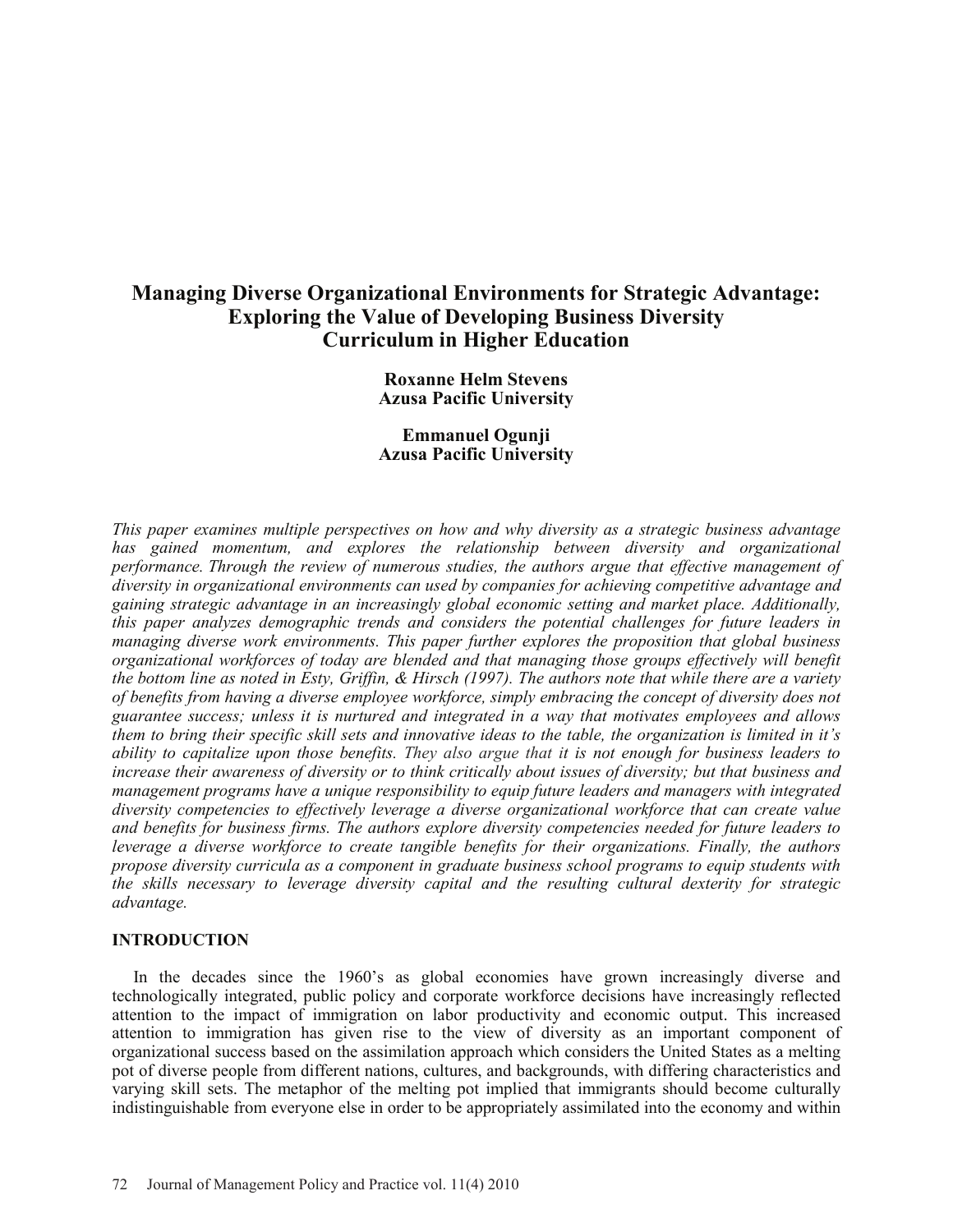the organizations in which they participate (Lockwood, 1999). Until recently, it was a commonly held belief that immigrants should assimilate into the culture of their new home country, and leave their own culture and heritage behind.

The melting pot metaphor, however, is outdated and in need of revision. This ethnocentric view is not only damaging to immigrant populations and minority groups, but it also limits organizational and workforce performance as well as overall economic output. According to Griffin and Moorhead, 'Today, instead of a melting pot, the workplace in the United States is regarded as more of a 'tossed salad' made up of different flavors, colors, and textures' (Griffin & Moorhead, 2007).

Rather than assimilating employees in their own corporate culture, organizations should utilize the unique differences of their diverse workforce as a strategic advantage. Thus organizations should go beyond what is required by the law and what is encouraged by social justice, to fully integrate every member into their corporate culture and leverage the strategic advantage diversity capital provides.

Effectively managing diversity allows a company to be more successful and to achieve competitive advantage over others who do not. In order to be successful in managing diversity, organizations must create a company culture that empowers people to be respectful, inclusive, and use their knowledge to expand the company's knowledge base (Lockwood, 2005). Conversely, if managers do not know how to manage diversity, organizational effectiveness is in jeopardy (Hubbard, 2007). This inability to effectively manage the diverse organizational environment would essentially limit the ability of firms to embrace the innovation that is absolutely essential for developing and maintaining sustainable competitive advantage in a global economy and market place that requires innovative product and service delivery processes and systems.

It is important to note that while published studies such as, Lauber (1998), point to research that indicates a correlation between a company's commitment to diversity and a positive influence on its bottom line, more detailed look at other research including, Boyette, 2009, indicate mixed results. While it is true that there are some companies that have made the commitment to diversity who have not seen any positive impact on their bottom line, as highlighted in, Ely  $\&$  Thomas (2002), questions regarding the driving forces behind the mixed results remain unanswered.

In 1991, Roosevelt Thomas (1991) published 'From Affirmative Action to Affirming Diversity' which gave strong evidence for incorporating diversity initiatives into the workplace. The study found that while ethnic minorities, immigrants, and women now comprised more than half of the workforce, prejudice in workplace practices remained a widespread problem. The study also argued that the push for assimilation should be avoided as most immigrants wish to retain their cultural heritage and identity, even as they embraced the pursuit of their organizational goals of achieving and maintaining competitive advantage.

Indeed, as shown in, Ely and Thomas (2002), research suggests that companies that only adopt an approach to diversity that values all differences (differentiation) or those companies that on the other hand take a "we are all the same" approach (assimilation) do not see positive impact to their bottom line. However, those companies that combine the two approaches (integration) do indeed achieve and enjoy the resulting positive impact on their bottom line as reflected by their increased innovation, profitability and value creation. Among other things, the research demonstrates that leveraging diversity is a necessary skill set that must be acquired if the organization is to be successful in its mission. But the question regarding how diversity can be leveraged remains and important area of inquiry.

If as the amicus brief in the University of Michigan case suggests, corporations depend on academic institutions to supply it with qualified people, then business and management schools are also in a very unique position to provide corporations with the people and knowledge needed to leverage diversity in the quest for sustainable positive impact on the bottom line.

In the article "Business Schools Expand Global Reach," Walker (2006) recounts how businesses are looking to business schools to fill their need for expertise in the use of business intelligence. Similarly, businesses looking to improve the return on their diversity investment could do worse than to look to business and management schools to produce executives and managers who have the knowledge and skill to leverage diversity in the drive for strategic competitive advantage.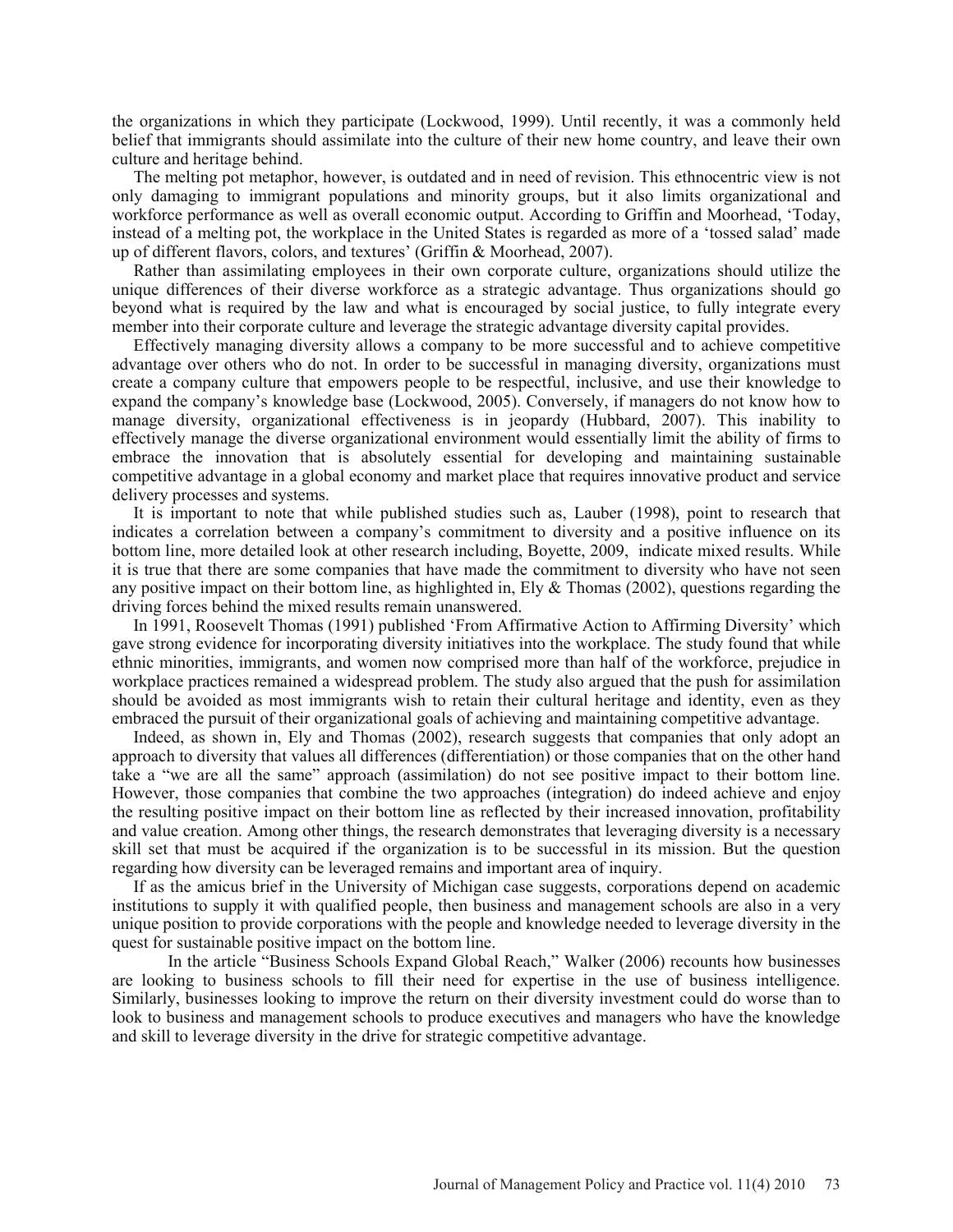# **HISTORY**

Historically, the foundation for many employment related laws began with the Fair Labor Standards Act (FLSA). The Fair Labor Standards Act, enacted in 1938, applies to workers involved in interstate commerce or employed by an enterprise engaged in commerce or in the production of goods for commerce (US Dept of State, 2005). It governs applicable salary and overtime requirements set out by the federal government. Although faced with dramatic alterations over the years, the Fair Labor Standards Act still stands as the preeminent tool for enforcing and protecting the rights and wages of non-exempt employees in the American workforce. However, FLSA regulation does not address the changing American workforce but provides specifics on exactly what type of time was considered compensable work time including duration of work days and breaks an employer must provide.

#### **Diversity and Public Policy**

Executive Order 9981, July 1948, one of the first executive orders to address diversity, stated 'equality of treatment and opportunity for all persons in the armed services without regard to race, color, religion, or national origin' (Cunningham, pg.64, 2002). Executive Order 10590 followed in January 1955, prohibiting employment discrimination in the federal government. Although critical in addressing diversity matters, both these orders focused solely on employment discrimination by the United States Government.

Executive Order 10925, signed in March 1961, encouraging positive measures for employment opportunities in the federal government, was the first time the phrase "affirmative action" was used. In 1963, the Equal Pay Act declared equal pay for equal work regardless of gender. Initially all legislation dealt with race but gradually progressed to protect different groups, such as the disabled, genders, different national origins, and families (Cunningham, 2002). Affirmative Action was defined as 'positive steps taken to increase the representation of women and minorities in areas of employment, education, and business from which they have been historically excluded' (Fullinwider, 2009).

Affirmative Action, Title VII, the Civil Rights Act of 1964, extended Executive Order 10925 to include programs receiving federal funding and made it unlawful for business to refuse to hire or fire anyone based on their race, color, religion, sex or national origin. Affirmative Action ensured minorities were given the same opportunities in terms of career growth, financial stability and acceptance as Caucasians (US Department of State, 2005). Minority groups, historically discriminated against, were underrepresented in certain occupations and management- their representation disproportionate to members of majority groups. Affirmative action was seen as a way to balance disproportionate representation.

From this platform of prohibiting discrimination, stemmed additional anti-discrimination acts pertaining to equal employment and fair practices. Following the Civil Right Act, the Executive Order 11246 (September, 1965) amended Order 10925 to include gender in the protected group. The Age Discrimination in Employment Act of 1967 (ADEA) protects individuals who are 40 years of age or older from employment discrimination based on age. The Immigration Reform and Control Act of 1986 prohibits employers from discriminating against citizenship status. Enacted to prohibit discrimination against a person with a qualified disability, Title I of the Americans with Disabilities Act (1990) defines a disability as a physical or mental impairment that substantially limits one or more major life activities.

Executive orders and other legislative acts during this period were aimed at 'fixing' discrimination and creating employment opportunities. Indeed, the Equal Employment Opportunity Commission was formed in the 1960's to enforce different federal antidiscrimination efforts (Highland, 1999). Today, the Equal Employment Opportunity Commission (EEOC), an entity of the federal government, enforces Title VII as well as the above referenced anti-discriminatory pieces of legislation.

## **Affirmative Action**

Antidiscrimination acts and affirmative action are credited as positives step in discouraging discrimination and increasing the representation of women and minorities in areas of employment,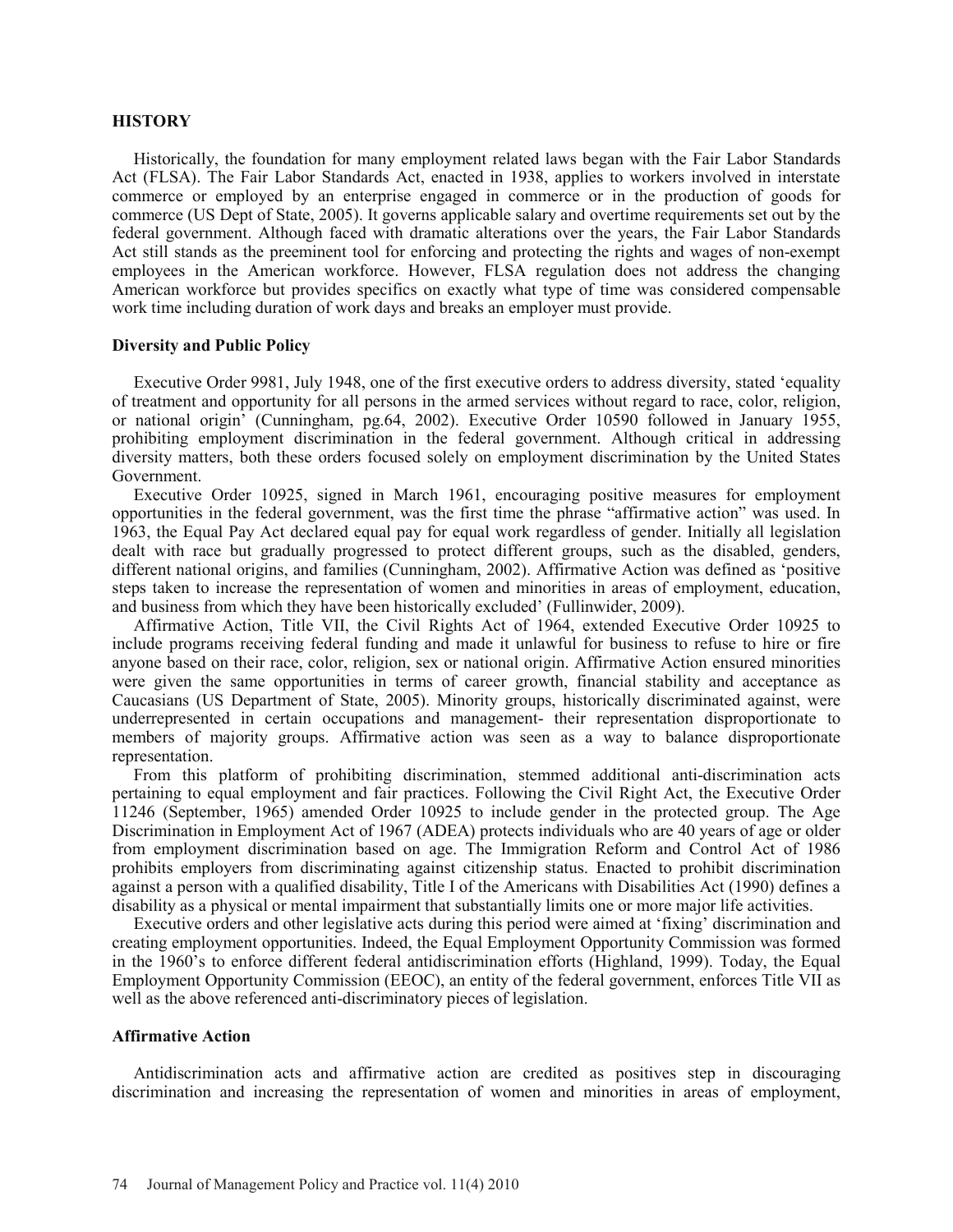education, and business - respectively. Certainly, Title VII was milestone legislation; however, even today, affirmative action generates intense controversy.

Title VII, Affirmative Action, led to a torrent of discrimination lawsuits filed with the Equal Employments Opportunity Commission (Anand & Winters, 2008). Between 1990 and 2001, thirty-four companies paid at least \$10 million to settle lawsuits based on gender or racial discrimination (Bradford, 2005). In 1994, two of America's best known companies settled discrimination lawsuits for close to \$200 million each: Texaco settled a high profile racial discrimination lawsuit for \$176 million; five months later Coca-Cola settled a racial discrimination lawsuit for \$192.5 million (Bradford, 2005).

Not surprisingly, many corporations implemented diversity initiatives, including diversity training programs (Hutchens, 2007). During this time, an overwhelming amount of organizations turned to diversity training to help with adherence to legislation. Executives, managers, supervisors, and employees attended seminars or workshops of varying lengths to learn how to eliminate or overcome their reliance on stereotypes (Dobbin, Kalev, & Kelly, 2007).

During this era, organizations viewed diversity in the workplace as simply an issue of compliance to the legislative rules and regulations. According to Dipboye and Jayne (2004) companies spend an estimated \$8 billion dollars on diversity training. These training sessions were typically short and simple, primarily a list of do's and don'ts. This, however, didn't resound well with the majority (white males) who felt excluded and that preferential treatment was given to minority groups. Additionally, the majority group had difficulty seeing how diversity would benefit business (Anand & Winters, 2008).

Diversity consulting firms may have made money during this process but did companies increase their diversity competence? A study published by Dobbin, Kalev, and Kelly (2007) declares that this type of training is ineffective; concluding that training which focused on trying to address an individual's use of stereotypes to make decisions had little if any effect on increasing the diversity of a company's management ranks. The research analyzed decades of federal employment statistics provided by companies on forms submitted to the Equal Employment Opportunity Commission. Analysis found no significant change in the representation of females and minorities after companies sent their employees through diversity training (Dobbin, Kalev, & Kelly, 2007). The study concluded that diversity training is not worth the millions of dollars spent on it (Dobbin, Kalev, & Kelly, 2007).

Indeed, it is argued that Title VII did not cause the use of affirmative action in the private sector workplace; but, rather, whatever progress in racial and gender diversity was made in the workplace was mostly due to the efforts of employers. "Affirmative action policies adopted by federal contractors and public colleges were government products, but this was not the case in private employment (Williams, 2005, Abstract, pg. III)." Rather, large, powerful firms voluntarily adopted affirmative action due to business need - in response to their needs for predictability in human resources, marketing to minorities and women, and a desire to be good corporate citizens (Williams, 2005).

# **DEFINTION**

Simply, diversity is about the differences we all have as humans (Parvis, 2003). Diversity, rooted in social justice philosophy and civil rights legislation, can elicit an array of emotional responses and a collection of meanings. Recently, in 2008, a survey of human resources and diversity managers by the Society of Human Resources Management asked how they defined diversity; and, at least eight definitions surfaced (Anand & Winters, 2008). Out of these respondents, 71% said that the organization they work for did not have an official definition of diversity.

Unfortunately, many individuals limit their view of diversity to specific or narrow attributes, such as, race or ethnicity, but modern definitions of diversity have expanded beyond simply gender or race. Researchers have greatly expanded the definition of diversity to include a vast array and variety of cultures, ethnic groups, physical features, languages, opinions, socio-economic backgrounds, religious beliefs, gender identity, and thought processes within any single population. Cox (1991), author of Creating the Multicultural Organization, defines diversity as 'the variation of social and cultural identities among people existing together in a defined employment or market setting.' Cox and Smolinksi (1994), co-authors of Managing Diversity and Glass Ceiling Initiatives as Nation Economic Imperatives, defined diversity as 'the representation of people of different group identities in the same organization social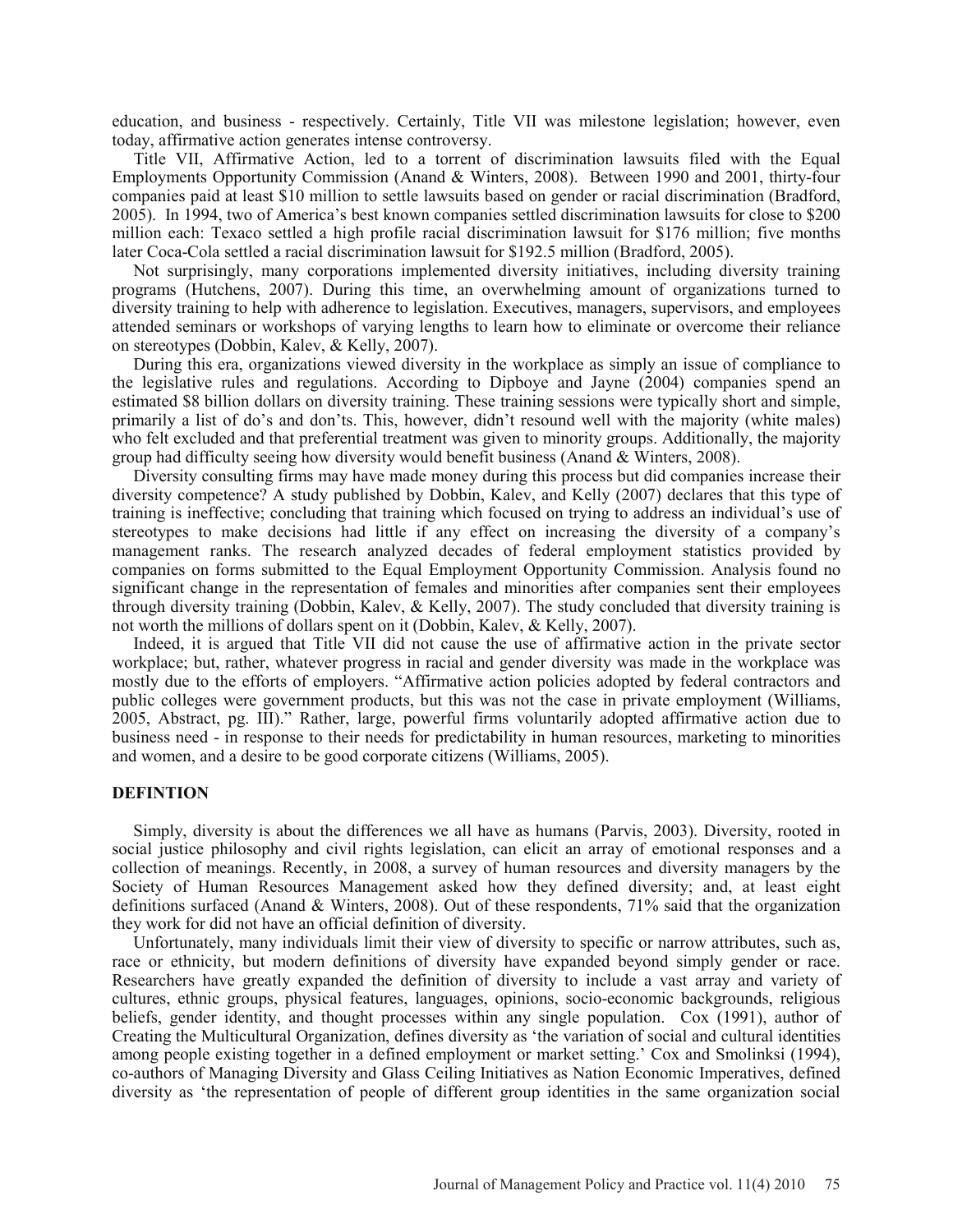system.' The more encompassing the definition, the more apt it is to capture the meaning behind diversity.

Another view of diversity stems from utilization. Certain scholars view diversity as more of an active verb, and less of a noun. Plummer (2003), author of the Handbook of Diversity Management: Beyond Awareness to Competency Based Learning, states the key to diversity is the 'valuing and managing of differences in such a way that the results lead to inclusion' (Plummer, 2003, p.10). This definition, although slightly vague, is extremely important in attempting to define and analyze diversity as it applies to strategic advantage within an organization. 'In an organizational framework, diversity refers to making use of and leveraging human differences toward organizational effectiveness and productive business goals' (Plummer, 2003, p.13). This view is concerned primarily with organizational benefits that diversity can supply and less with foundational differences between people.

Loden and Rosener (1991), authors of Workforce America! Managing Employee Diversity as a Vital Resource, outline categorical differences between primary and secondary dimensions of diversity. Loden and Rosener (1991) defined primary dimensions of diversity as 'those immutable human differences that are inborn and/or that exert an important impact on our early socialization and ongoing impact throughout our lives' (p.18). Primary dimensions of diversity would include age, ethnicity, gender, physical abilities/qualities, race and sexual orientation. Secondary dimensions of diversity contain elements of control and are things that can be changed such as educational background, geographic location, income, marital status, military experience, parental status, religious belief and work experience. Both dimensions carry significant weight in analyzing individual diversity, and how each person defines their understanding of the world including how they socialize and react to others.

MacLearen (2010) further expanded the dimensions of diversity to include visible, secondary, and work diversity. MacLearen defined visible dimensions as personality and work style; secondary dimensions include religion, socioeconomics and education; and work diversity includes job classifications such as supervisory or staff and union or non-union. Indeed the Dimensions of Diversity established by Gardenswartz (2003), define 24 dimensions of diversity. The four broad categories of the dimensions are: personality, internal (such as: race, age, gender, sexual orientation, and ethnicity), external (such as: income, marital status, and religion), and organizational dimensions (such as: management status, union affiliation, and seniority).

For the purpose of this paper, which is focused around diversity in the workplace, diversity can be defined as a "collective mixture characterized by differences and similarities that are applied in pursuit of organizational objectives" (Magazine Publishers of America, 2000). In this organizational context, diversity is managed by planning, organizing, supporting and directing these shared differences in a way that adds measurable value to organizational value and performance.

# **DEMOGRAPHICS**

Early in the 1990's organizations began to realize that the face of the general workforce was rapidly changing due to increased patterns of migration. This amplified interest was largely due to vast publications of literature stating that the workforce in 2000 would be completely different demographically than it was at the time (Walton, 1999). Norma Tombari, Royal Bank of Canada acknowledges that, 'Now everyone has access to global talent; you have people coming from various parts of the world. We like to say global is local (Sankey, 2009, p 14).' Indeed, in 2002, there were over one million immigrants to the United States from over 48 countries, representing a four-fold increase during the past forty years. An estimated 10 percent of Americans speak a language other than English at home (United States Census Bureau, 2000; United States Citizenship and Immigration Services, 2003).

Table 1, US Government Census Data, American Community Survey (2006-2008) illustrates origin demographics in the United States. The concept of race as used by the Census Bureau reflects selfidentification by people according to the race or races with which they most closely identify. These categories are socio-political constructs and should not be interpreted as being scientific or anthropological in nature. Furthermore, race categories include both racial and national-origin groups.

In the United States demographic trends point to a multi-cultural environment (Stevens, Wallace  $\&$ Hunt, 2009). Certainly, the 2008 Census Bureau projections acknowledged that the nation will be more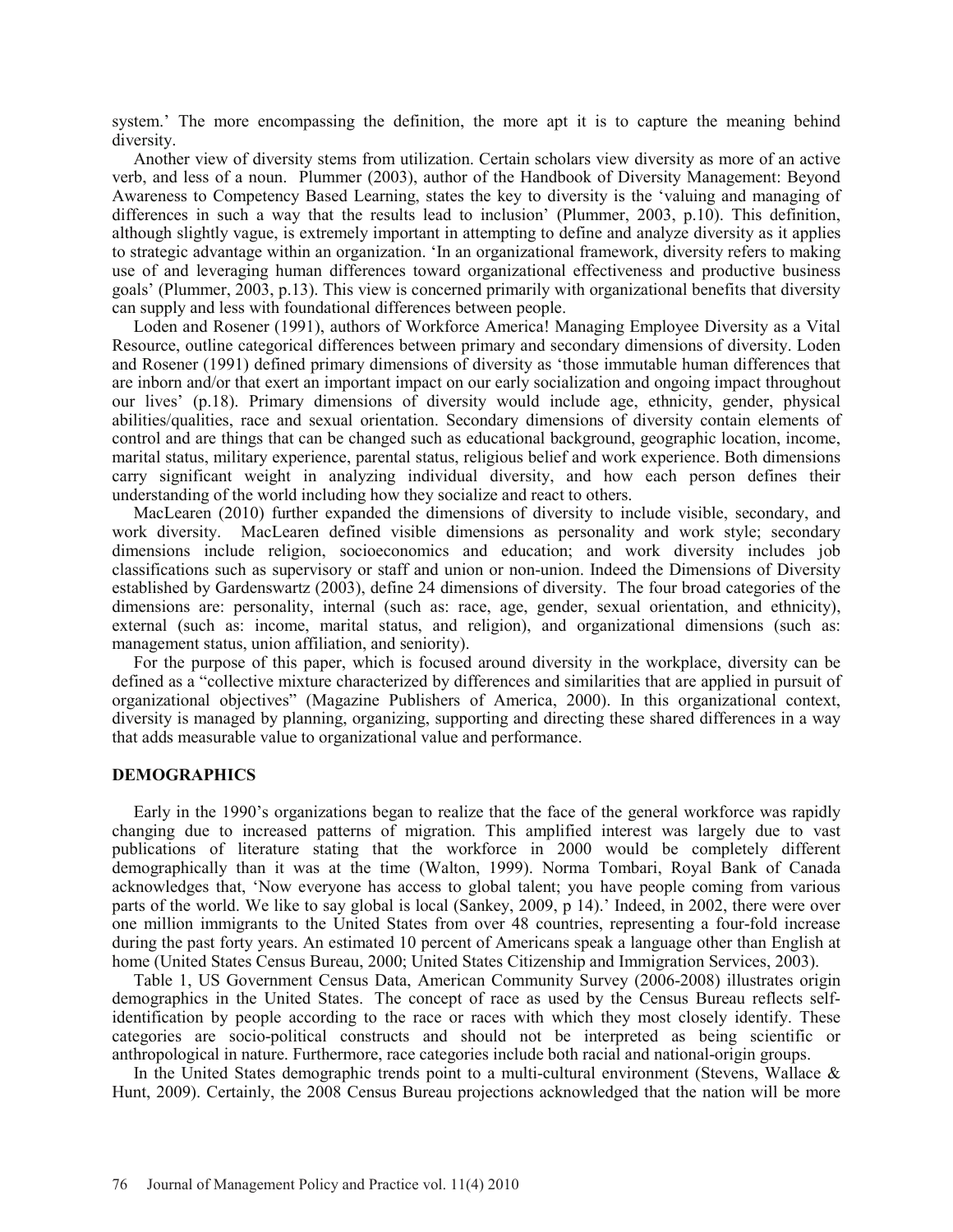racially and ethnically diverse by midcentury (Berstein & Edwards, 2008). Minorities are expected to become the majority in 2042, with the nation projected to be 54 percent minority in 2050.

By 2050, the minority population is projected to 235.7 million out of a total US population of 439 million. From 2008 to 2050, the Hispanic population is projected to almost triple, from 46.7 million to 132.8 million - nearly one in three U.S. residents will be Hispanic. Conversely, the non-Hispanic, singlerace white population is projected to be only slightly larger in 2050 than in 2008 (Berstein & Edwards, 2008). As population migration increases, firms will be able to hire from a diverse employee pool.

# **TABLE 1 US GOVERNMENT CENSUS DATA, ORIGIN DEMOGRAPHICS, AMERICAN COMMUNITY SURVEY, 2006-2008**

| <b>U.S. Census Bureau</b>                                    | <b>United States</b> |                                  |
|--------------------------------------------------------------|----------------------|----------------------------------|
|                                                              | <b>Estimate</b>      | <b>Margin of</b><br><b>Error</b> |
| Total:                                                       | 301,237,703          | *****                            |
| White alone                                                  | 223,965,009          | $+/-63,750$                      |
| <b>Black or African American alone</b>                       | 37, 131, 771         | $+/-28,694$                      |
| American Indian and Alaska Native alone                      | 2,419,895            | $+/-14,633$                      |
| Asian alone                                                  | 13,164,169           | $+/-17,493$                      |
| Native Hawaiian and Other Pacific Islander alone             | 446,164              | $+/-6,518$                       |
| Some other race alone                                        | 17,538,990           | $+/-58,473$                      |
| Two or more races:                                           | 6,571,705            | $+/-45,246$                      |
| Two races including Some other race                          | 1,338,960            | $+/-20,598$                      |
| Two races excluding Some other race, and three or more races | 5,232,745            | $+/-33,900$                      |

*Source: U.S. Census Bureau, 2006-2008 American Community Survey. Data are based on a sample and are subject to sampling variability. The degree of uncertainty for an estimate arising from sampling variability is represented through the use of a margin of error. The value shown here is the 90 percent margin of error. The margin of error can be interpreted roughly as providing a 90 percent probability that the interval defined by the estimate minus the margin of error and the estimate plus the margin of error (the lower and upper confidence bounds) contains the true value. In addition to sampling variability, the ACS estimates are subject to non-sampling error. The effect of nonsampling error is not represented in these tables.*

Changing demographics of the workforce, coupled with equal opportunity laws, signify that diversity in the workplace is increasing and, sooner or later, will percolate up through management (Simmons & Pelled, 1999). With demographic shifts, global workforces are created and they must be recognized and managed (Barak, 2005).

In light of these trends and projections, it will become a necessity for organizations to at least acknowledge diversity, if not embrace it. By not adhering to diversity driven hiring, businesses and corporations may also be short on talent as a multitude of workers with exceptional capabilities and qualifications might be overlooked. With the current focus on human capital as a competitive advantage, diverse talent has become increasingly important because it allows for companies to have a wider range of knowledge and understanding (Friday & Friday, 2003). Along with this, competing corporations with diverse workforces may hire overlooked employees, resulting in their increased competitive advantage (Slater et al., 2008).

In companies that leverage diversity, the process does not end with recruitment. In addition to a diverse labor pool, business will continue to see increased changes in their customer base. Leading companies are shifting from just focusing on recruitment to including diverse perspectives in developing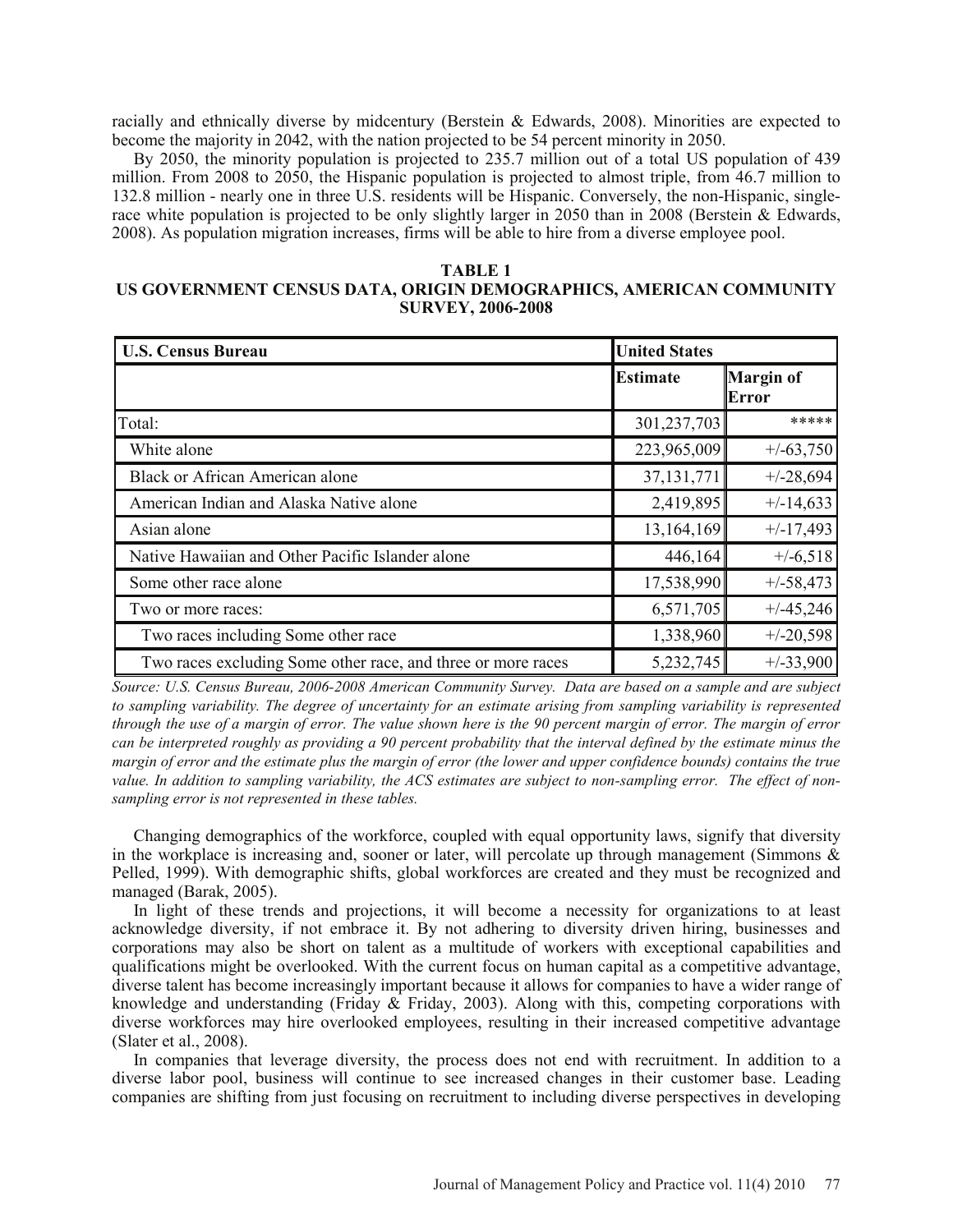business strategy. In Moving toward Diversity, Barbian notes, "The fact that corporate globalism is here to stay turns diversity into a management issue that can make or break your business, and internal harmony within the company walls, with regard to race, gender, disability, age, or economic status, is just as vital as external accord with clients and customers (Barbian, 2003, p 45)."

It is critical that companies consider their workforce structure carefully as the United States is becoming more heterogeneous, which means customer bases are also becoming more heterogeneous (Cunningham, 2002). The Chief diversity officer for Hewitt Associates, Andres Tapia notes, 'Today's biggest trend around multicultural marketing is the awakening that employers have to do it (Choradas, 2009, p 47).' Further, he states, that is not enough; and that they can translate something perfectly and still completely miss the mark because of the inherent messaging trying to be communicated (Choradas, 2009). With a global, diverse customer base, it becomes evident that a diverse workforce will produce a distinct global advantage.

As globalization gains momentum, the necessity for firms to work with diverse groups of people in order to compete in a globally inclusive market becomes increasingly apparent. Employing a diverse group of individuals with knowledge of cultures at both the local and global levels creates a competitive advantage for a number of reasons.

## **DIVERSITY CAPITAL**

As firms began to make a connection between diversity and organizational effectiveness, scholars began to note the power of workforce. In Valuing People! How Human Capital Can Be Your Strongest Asset, Aldisent (2002) noted that human capital, the collective value of the workforce, had become recognized by organizations as the strategic value of the human assets. Human capital became known as the collective value of the diverse capabilities, knowledge, skills, life experiences, and motivation of the workforce (Aldisent, 2002). Also called intellectual capital to reflect the thinking, knowledge, creativity, and decision making that people in organizations contribute, human capital became regarded as intangible assets and possible source of strategic advantage (Kaplan & Norton, 2004).

 Levi (2007) echoed the economic self-interest of firms by explaining that diversity increased by design as well. In order to improve relations with customers, organizations began to recruit a more diverse workforce. Products were no longer designed for one group or gender; instead products were developed for all potential customers. By increasing workforce diversity organizations were able to be more sensitive to diverse markets.

With the realization that diversity can bring about strategic advantage, companies have discovered that it's about more than filling quotas. Specifically, firms began shifting their focus to leveraging the benefits that can be derived from employees with different background and perspectives. Cunningham (2002) noted that diversity capital can bring about increased productivity, improved decision making, creativity and innovation along with more effective problem solving, adaptability, learning and performance.

#### **CULTURAL DEXTERITY**

 The increasing purchasing power of developing countries, such as China and India, cannot be disputed. As the world becomes more integrated, developing countries have seen a rise in purchasing power and income. In addition to China and India, numerous other countries, such as Brazil and Russia, have experienced a significant increase in income over the last decade. Countries such as these represent a huge opportunity for corporations to market and sell their goods and services through exports, and to expand into new markets through joint ventures, as well as entertain direct foreign investment opportunities.

In 2000, world trade was up by 12 percent highlighting the importance of the global customer (Cunningham, 2002). World Wealth Report notes that, "Both GDP and market capitalization gains, particularly in Brazil, Russia, India, and China were strong, capping another impressive year for growth and investment opportunity (Merrill Lynch, 2008, p 2)." By having a diverse group of employees able to "accurately relate" to foreign cultures and countries, a competitive advantage for the corporation is created.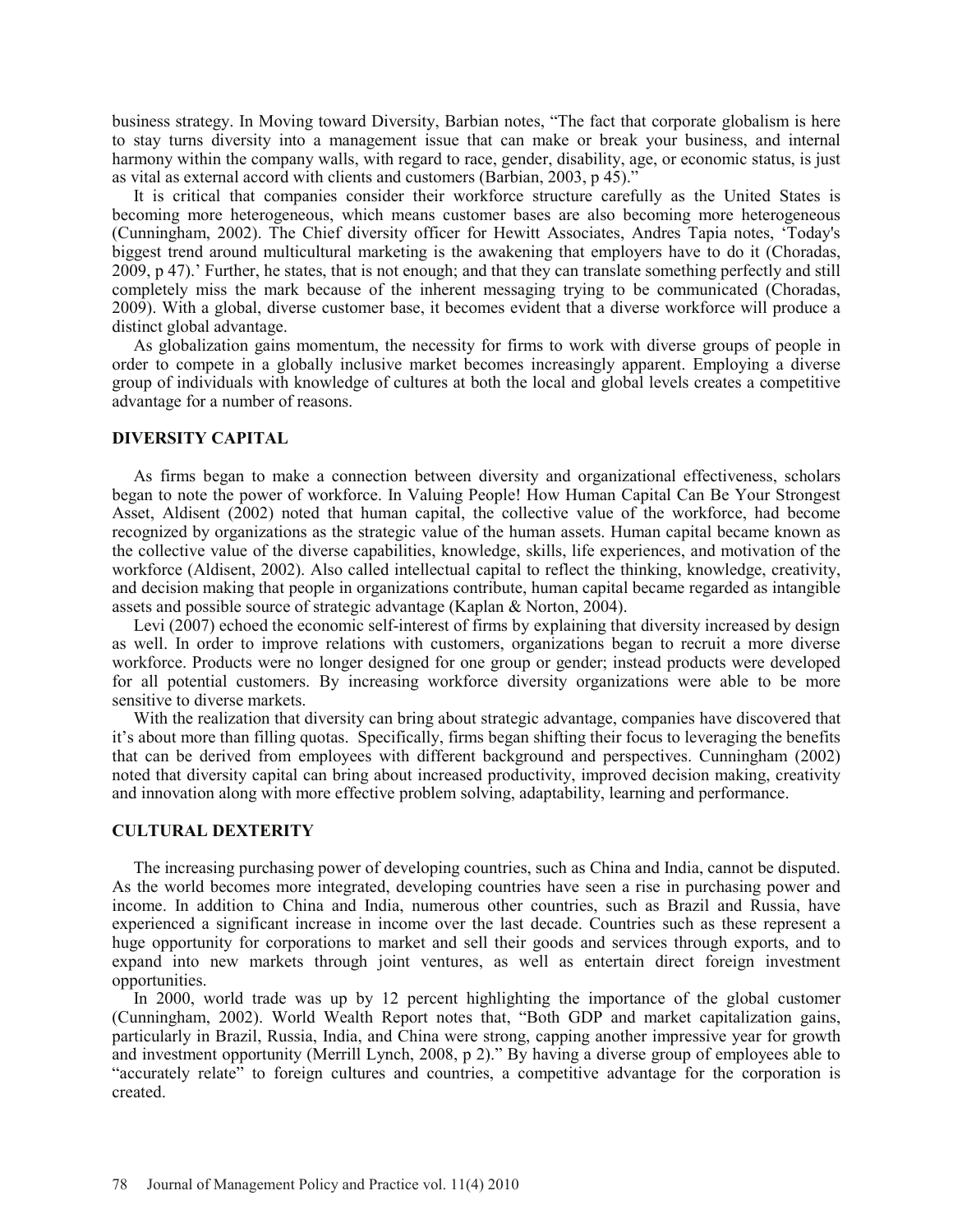As the world becomes globalized, organizations able to utilize and connect with varying and diverse cultures both locally and globally will have a huge competitive advantage over rivals (Selko, 2008). With customer populations becoming increasingly diverse, business opportunities arrive daily. Diversity capital provides organizations with the ability to reach a more diverse customer base; organizations gain competitive advantage when they are able to map where to market different products because they have the knowledge to understand cultural buying habits (Cunningham, 2002). If a company has diverse talents that understand how their different customer bases and trading partners work they will possess an advantage over companies that do not possess that knowledge (Cunningham, 2002).

Indeed, diversity has been hailed as a means to develop more responsive and adaptive organizations in the globalized business environment (Simmons & Pelled, 1999). In The Business Case for Diversity, Selko (2008), writes, "Cultural dexterity is essential. Leaders and managers must have the ability to move between various cultures and tailor their communications and problem-solving skills in a way that is comfortable for each culture." (Selko, 2008, pg. 50) From a business perspective, being "comfortable" for an individual culture means having an acute awareness and understanding of their traditions, customs, and backgrounds. One reason is the level of familiarity created between employees and customers when both derive from the same background since similar demographic characteristics improve employees' understanding of customers' preferences. Employees who are demographically similar to customers may have an easier time understanding customer preferences and how they change over time (Leonard, Levine, & Joshi, 2004).

In 2005, Turner Broadcasting defined diversity as a core operating principle. This commitment influenced programming and is credited with the highly acclaimed documentaries Black in America and Latino in America allowing Turner to increase their viewer reach and attract an array of new advertisers (Love, 2010). Pfizer also expanded its diversity focus to include relationship building with customers. Using a pioneering effort combining focus groups and career development to support the development and retention of women in India, Pfizer found a platform for both strengthening customer relationships and building community networks (Love, 2010).

Certainly, having diversity within a firm's workforce will provide benefit in entering global markets and overcoming barriers to trade. Access to diverse talent will offer companies unique insight and understanding when expanding abroad. Different countries are motivated differently – cultural aspects of work -which Americans may not understand. An example is Spain where extended (as much as 2 hours) lunch breaks are common, while in the US they take thirty minutes to an hour lunch break. If a US based company were to expand into Spain they would need to understand the culture. Another workplace example of cultural differences is Japan. Corporate position in Japan is mainly focused on establishing brand name and international marketing channels, while the US is heavily focused on quarterly earnings reports (Parkhe, 1991). Companies with a more diverse employee base may find it less difficult to recognize and respond to different cultural norms.

Furthermore, as consumers become increasingly aware of the economic impact corporations have in their communities, they are insisting that corporations hire and do business with people in their communities - that includes utilizing minority business enterprises as suppliers. As a result, supplier diversity has become a business necessity (Brathwaite, 2002).

# **RECRUITING TO MAXIMZE THE ADVANTAGES OF DIVERSITY**

Organizations able to recruit diverse upper management personnel often times are able to improve performance, strategy, strategic change, management turnover and organizational innovation in the organization (Flood, Knight et. al. 1999). The Business Case for Leadership Diversity in Health Care (Dotson, 2008) examines hospitals with diversity in their leadership. These hospitals had higher rates of patient discharges, were able to tend to patients and solve their medical problems more quickly and effectively than other hospitals – thus saving money and contributing to a better financial bottom line. In Industry Week, Director of Leadership Organizational Effectiveness Alfonso Gonzales cites the establishment of a diversity council and the use of inclusion by management as increasing production and innovation (Selko, 2008).

By hiring and making employees from diverse cultures a part of the decision making process, new ideas and recommendations will not be stunted or withheld. As a result, more minds, especially those with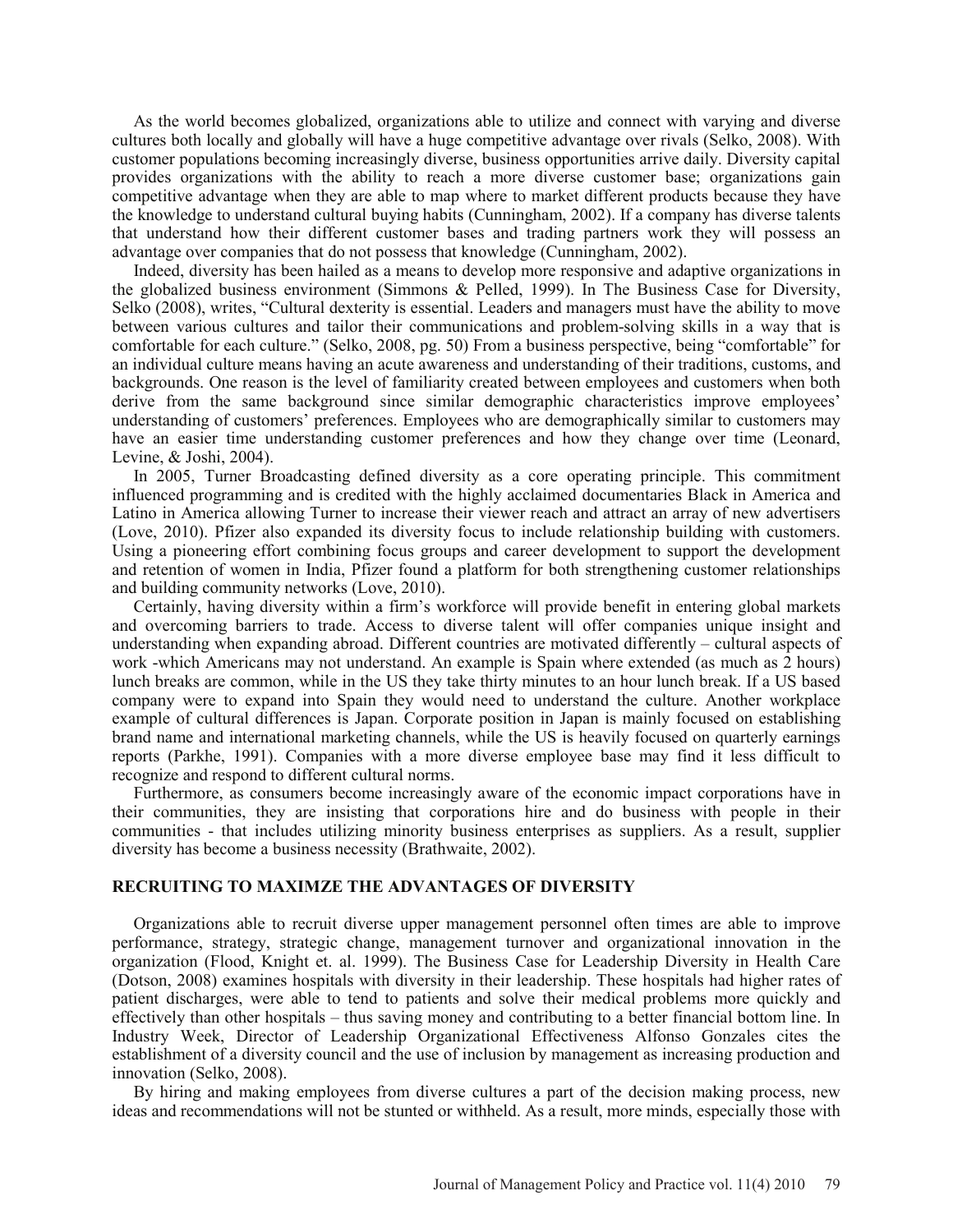an understanding of other cultures, will be used in the innovative process. Finally, as noted in The business case for commitment to diversity, 'When innovation occurs at the intersection of different fields, cultures, disciplines, activities, and people, diverse workforces can be rich sources of innovation' (Slater et al., 2008, pg. 204). Organizational workforces today are blended and managing those groups effectively will benefit the bottom line (Esty, Griffin, & Hirsch, 1997).

Beyond being a legal mandate and moral imperative, corporate decision makers are recognizing that diversity throughout the organization provides competitive advantage. Yet, finding and retaining qualified employees remains a challenge facing all organizations. This is increasingly true for organizations seeking managers who understand how to maximize the productivity of each person. Focusing on what the employee does well and what they have to offer the organization proves to be more difficult than focusing on what an employee cannot do. Firms able to successfully manage diverse human talents will have major competitive advantage over companies and organizations that do not effectively do so (Cunningham, 2002).

Organizations are finding it difficult to recruit managers equipped with the knowledge, skills and ability to take the essential strategic approach to managing a diverse workforce. Indeed, most companies still find it necessary to train and reinforce managers with the benefits diversity can bring to the organizations.

Diversity is an excellent tool for strategic competitive advantage, when managed appropriately it can set an organization ahead of its competitors. But, where do organizations find leaders and managers equipped to handle the multifaceted issues of diversity facing firms today? Unfortunately, it seems they cannot rely on business and management schools.

# **EXAMINATION OF DIVERSITY CURRICULUM IN BUSINESS SCHOOLS**

Not surprisingly, business school curricula are filled with classes on finance, economics and accounting. With the increasingly narrow focus of MBA programs, students are proficient in the hard skills. However, students, competent in quantitative skills, are finding that using spreadsheets does not always produce good decisions. In a disturbing trend MBA degrees have eliminated strategic issues of leadership, teamwork, and decision-making. Relational and talent-development management skills have been eliminated from most programs. In response to this disturbing trend, business schools have increasingly begun to offer management degrees and management related concentrations. However, conspicuously missing from the curricula offerings is the emphasis on diversity.

Research has begun to surface on the lack of diversity curricula offered by higher education. Helm and Hunt (2009) surveyed 28 universities in California accredited by the Association for the Advancement of Collegiate Schools of Business that offer undergraduate degrees in business and/or management. None of the universities surveyed offered diversity as a concentration or area of specialty, only nine include a course in diversity, and none offer more than one course (Helm & Hunt, 2009).

Again in California, a second study assessed diversity curriculum offerings (Stevens, Hunt & Wallace, 2009) in higher education schools with student enrollment of 0-1000, 1000-9999, and 10,000 and beyond. The results for schools with less than one thousand students indicate that none of the universities included in the survey offer either a diversity concentration or degree. Results for schools with enrollment of 1,000-9,999 indicate that none of the universities surveyed offer a diversity degree. But, one southern California school, Azusa Pacific University, offers a diversity concentration. Finally, results of the survey for schools having 10,000 or more students, show that none of the schools surveyed offer either a diversity concentration or degree (Stevens, Hunt & Wallace, 2009).

If California is any indication, diversity is not a skill that is being widely taught in business schools. California is one of the most diverse states in the United States. If any state would be home to business schools with a strong emphasis on teaching diversity skills, it would appear to be California.

# **LIMITATIONS**

One of the most significant limitations of the research analyzed was the limited size of the sample. Additionally, both research studies cited were limited geographically. Since the research of American Association of Collegiate Schools of Business accredited universities was restricted to Southern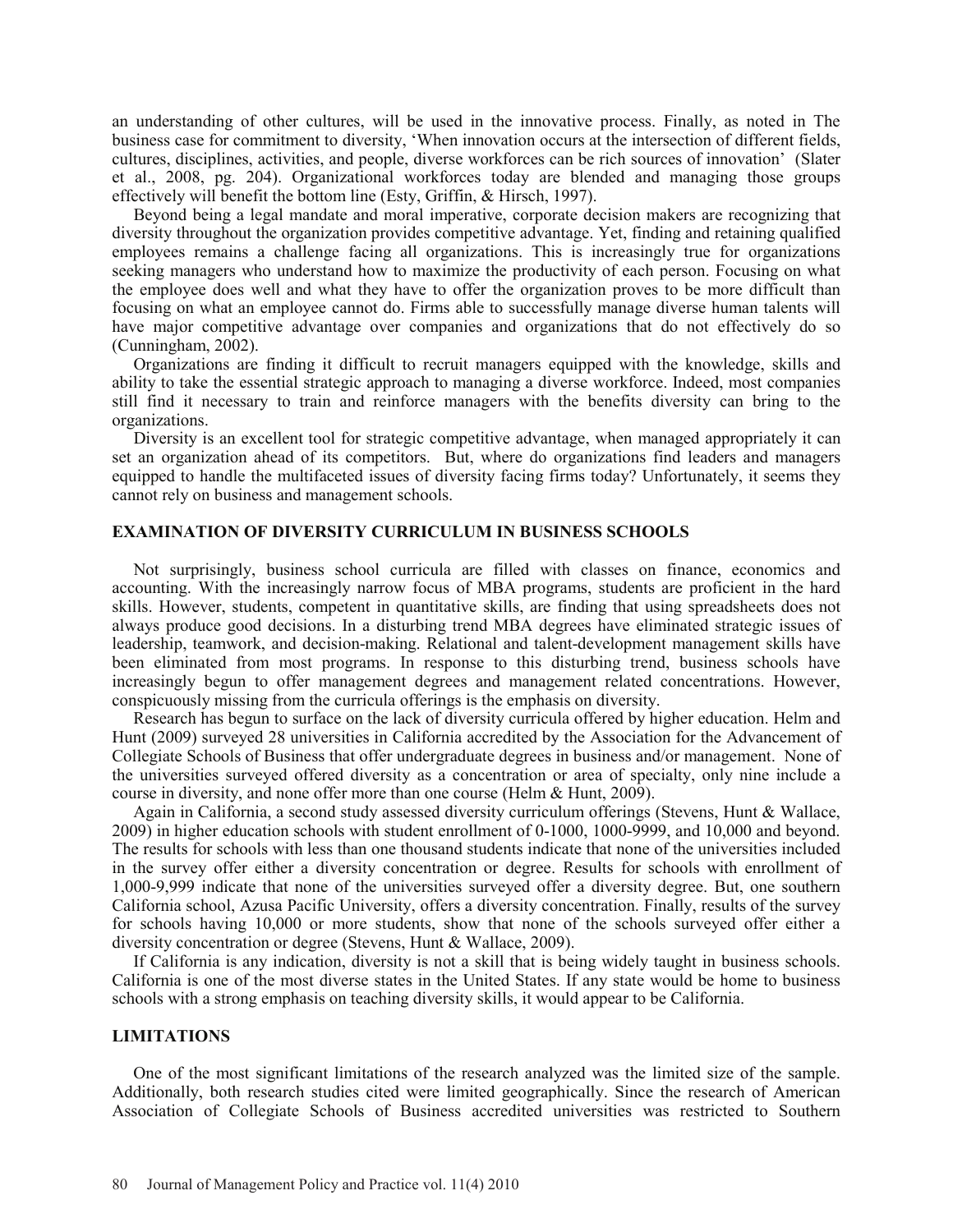California, the research data may or may not be representative of AACSB universities in the United States or of other international business schools. Likewise, the research study of all higher education schools in California faced the same confines.

Additional research is recommended to determine if the findings presented here are also prevalent in other academic environments. Further research to include other geographical areas would provide a more comprehensive examination of diversity curricula offerings. Additionally, future research may include the effectiveness and competitive advantage of diversity curricula.

# **FRAMEWORK FOR DEVELOPING DIVERSITY CURRICULUM**

If business schools were to develop a concentration in diversity, offerings should strive to develop managers who can be successful at capitalizing on diversity by developing a robust and comprehensive strategic framework, with the recognition that today's organizational workforces are blended and managing those groups effectively will benefit the bottom line (Esty, Griffin, & Hirsch, 1997). It is important for business and management curriculum to reflect the understanding that beyond being a legal mandate and moral imperative, diversity throughout the organization provides competitive advantage.

Indeed, in other for business schools to remain relevant in this changing global business environment, it is crucial that the development of the curriculum for business school programs be geared towards equipping corporate leaders and business managers for success in this evolving global economic environment and market setting. Business school curriculum should therefore incorporate the lessons from the studies discussed earlier, indicating that companies are most successful when they adopt the corporate diversity approach which values the integration of differences and the assimilation of diverse individuals and ideas. In essence, the relevant business school curriculum must emphasize the integrated diversity approach which has been shown to provide the opportunity for companies to reap enormous benefits in value creation and profitability for their stakeholders.

To this end, an on-line course offered by Cornell University provides some guidance with the following course description: "The management of diversity and inclusion has evolved from handling day-to-day compliance issues to leveraging diversity for competitive advantage. Organizations that no longer see diversity as a legal or moral requirement, but as a competitive advantage, have an opportunity to improve performance at the financial, employee, customer, and community levels. Diversity and inclusion practices must be embedded in an organizational culture to make a positive impact on performance. This course summarizes the evolution of diversity and inclusion management; outlines key management practices for improving performance, contextualizes diversity in terms of current challenges, and provides direct linkages between diversity and the bottom line at the organizational and functional levels<sup>"</sup>

# **RECOMMENDATIONS**

Certainly, a diversity concentration should start with a basic understanding of diversity and the approach to diversity in management decision making. However, if meeting the needs of business is a priority for business and management schools, then diversity concentrations should include such business focus as: recruitment, sales and marketing, and improved team performance. Additionally, diversity can deliver bottom-line benefits for some companies – but only if an organizational culture exists that explicitly acknowledges differences and encourages people to bring all relevant insights and perspectives to their work and decision making framework.

To begin the conversation of designing diversity concentrations, the following types of course descriptions are offered: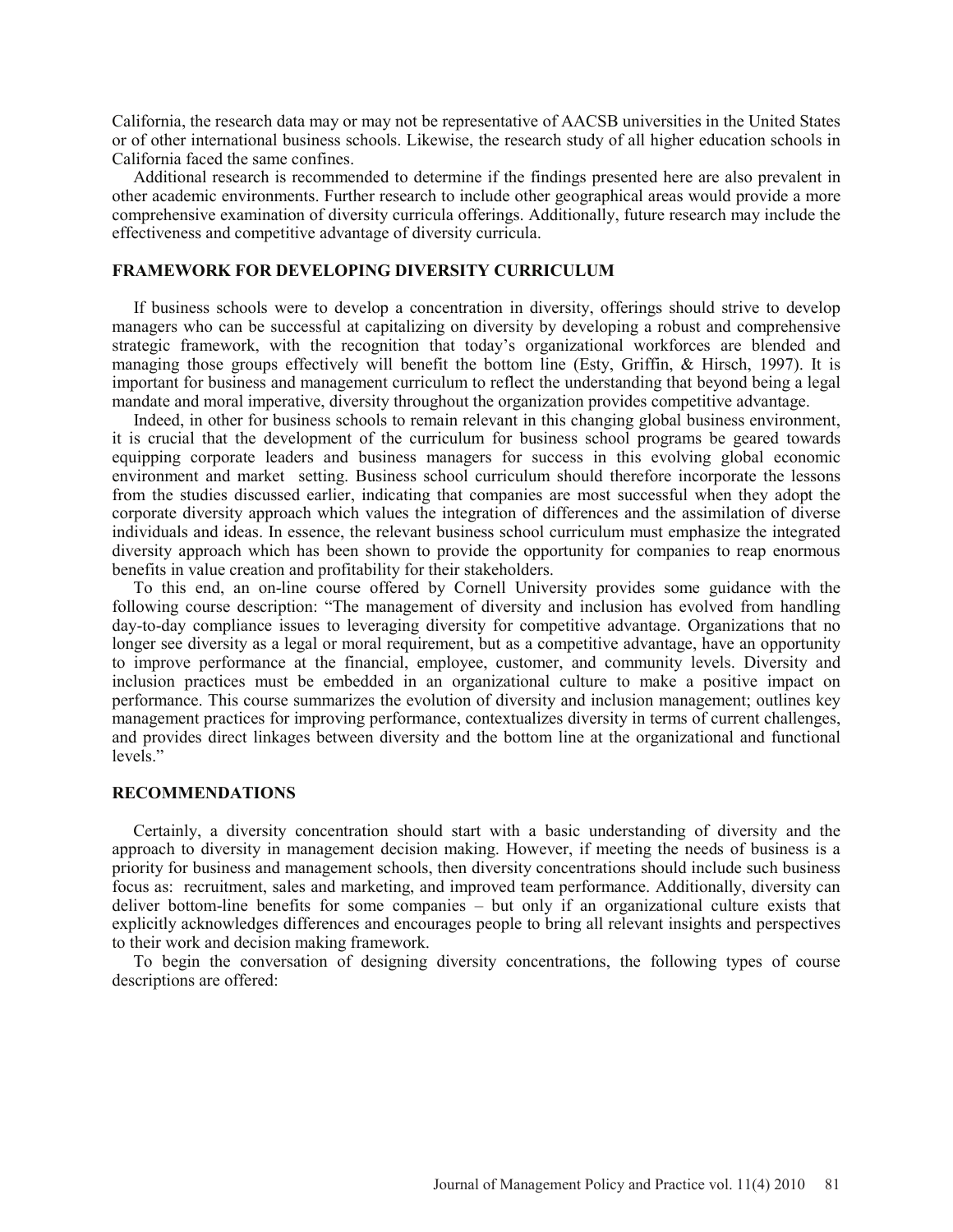**TABLE 2 DIVERSITY CONCENTRATION IMPERATIVES**

| <b>Course Name</b>                                                   | <b>Course Description</b>                                                                                                                                                                                                                                                                                                                                                                                              |
|----------------------------------------------------------------------|------------------------------------------------------------------------------------------------------------------------------------------------------------------------------------------------------------------------------------------------------------------------------------------------------------------------------------------------------------------------------------------------------------------------|
| <b>Diversity for Strategic</b><br>Advantage                          | This course introduces the major goals, principles, and concepts of<br>multiculturalism with particular emphasis on its impact on organizational<br>effectiveness. It explores cultural, linguistic, and socioeconomic factors<br>influencing the workplace. This course offers concepts to improve<br>learning and working environments and interaction among employees,<br>businesses, and communities.              |
| <b>Leveraging Diverse</b><br><b>Community</b><br><b>Partnerships</b> | Students gain an in-depth understanding of the recruitment and retention<br>of diverse workforces. This course gives students practical methods for<br>recruiting employees from diverse backgrounds through the development<br>of culturally sensitive marketing and recruiting materials. It also addresses<br>issues regarding the management, retention, and advancement of<br>employees from diverse backgrounds. |
| <b>Managing in a Multi-</b><br><b>Cultural Context</b>               | This course focuses on developing an understanding of diversity and<br>cultural difference. Students examine effective and ineffective<br>management techniques and learn helpful approaches to conflict<br>resolution in multi-cultural work environments.                                                                                                                                                            |
| <b>Cultural Explorations</b><br>in Global Business                   | Future business leaders engage their own and others' cultures in the<br>context of a global marketplace while understanding how those cultures<br>may impact the bottom line. Students also investigate the complexities of<br>company demands to increase compliance with international business<br>standards.                                                                                                        |
| <b>Recruiting and</b><br><b>Retaining a Diverse</b><br>Workforce     | In leveraging diverse community partnerships, students learn practical<br>methods for developing culturally sensitive marketing campaigns for the<br>purpose of recruiting diverse employees into multiple areas of industry.<br>Also, issues regarding management and retention of employees from<br>diverse backgrounds are examined, including glass ceiling issues.                                                |

In keeping with the ever changing global business environment and market place, diversity concentrations should also be designed to incorporate the latest trends, risks and challenges faced by businesses is various strategic decisions and operational processes. Additionally, the curriculum should develop and incorporate measures of inclusion, integration and best practices for building diversity as a core operating principle.

# **CONCLUSION**

Most organizations in the United States of America view diversity in one of two ways; one way is the view of diversity as a way to assure legal compliance. This view limits the opportunity for organizations to reap the benefits of diversity and is more suited to the areas of equal opportunity and affirmative action. On the other hand, some organizations view diversity as 'sensitivity training.' In organizations taking this view, diversity is undervalued because it is viewed as 'soft' and as not contributing to the bottom line. As a result, in many instances, professionals attending diversity training and certification sessions are simply assessed on a pass/fail basis and are deemed competent and/or proficient in diversity issues upon completion of such courses, with no clear indication as to the benefits of such exercises in adding value to the organization. These approaches limit the strategic benefits that the adoption of an integrated diversity approach to management can provide organizations.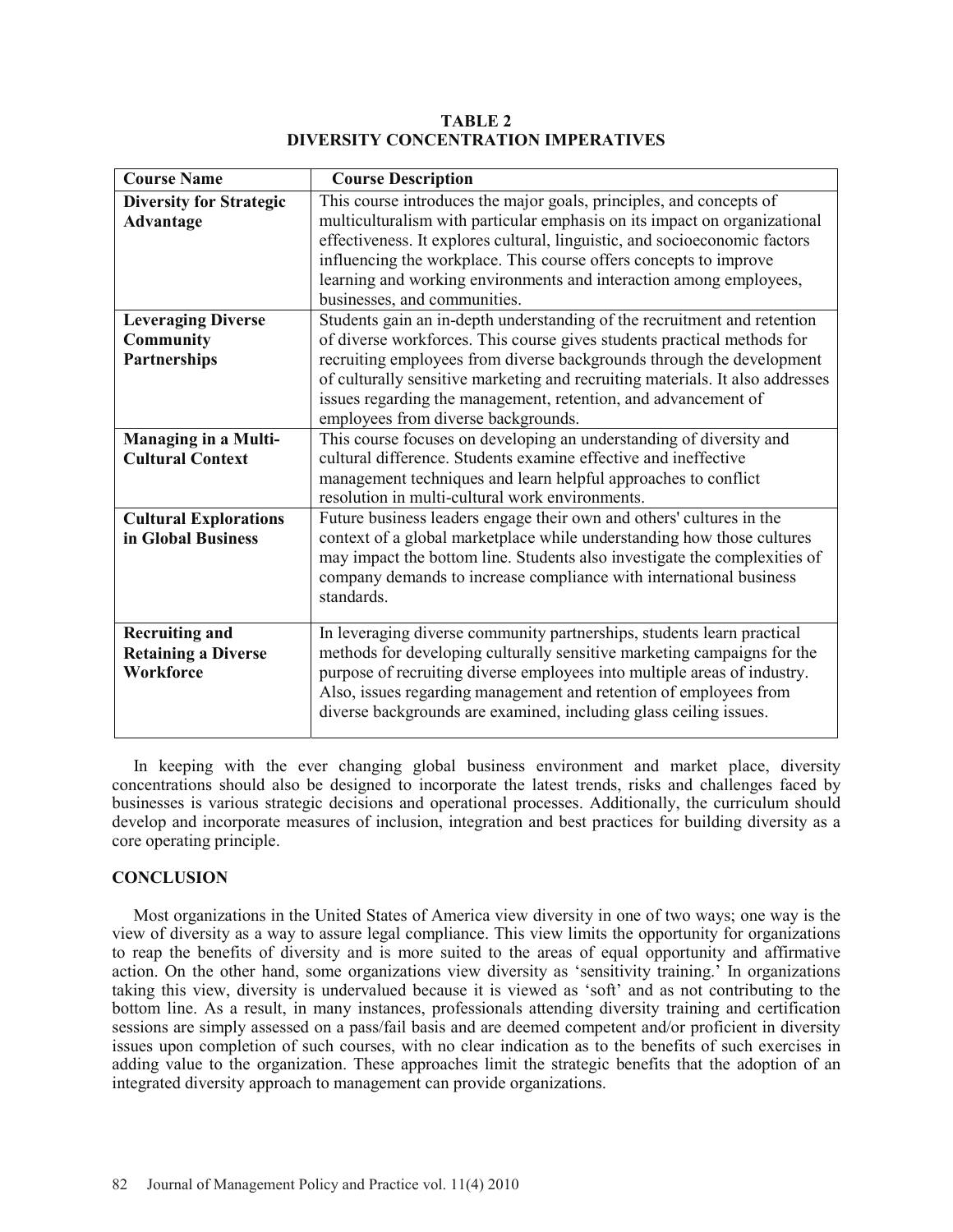The solution proposed here is a more pro-active approach to diversity issues in business organizations. The broad solution is a call to higher education business schools to develop diversity curriculum that will provide future business leaders the diversity competencies they need to manage blended organizational workforces in a continuously changing global economic environment and market place.

The specific recommendation is the development of diversity concentrations as part of business school programs. If business schools were to develop concentrations in diversity, offerings should strive to develop managers who can successfully capitalize on the blended organizational workforce and create diversity capital by developing robust and comprehensive integrated diversity focus and part of the corporate strategic and operating decision framework. Learning outcomes should teach students key aspects of managing a diverse group of employees and the knowledge tools to leverage the talents of a diverse workforce to create tangible benefits.

Many of America's future leaders are developed in its business schools. Thus, the best place to launch a practical diversity curriculum is in the school of business and management.

## **REFERENCES**

Aldisent, L. (2002) *Valuing People! How Human Capital Can Be Your Strongest Asset.* Chicago, IL: Dearborn Trade Publishing.

Anand, R., & Winters, M. (2008). A Retrospective View of Corporate Diversity Training From 1964 to the Present. Academy of Management Learning & Education., Vol. 7, Iss. 3, p. 356-372.

Barbian, J. (2003). Moving toward diversity. *Training*, Vol. 40, Iss. 2, p. 44-46. Retrieved July 13, 2009, from: WilsonWeb Database

Berstein, R. & Edwards, T. (2008). *An older and more diverse nation by midcentury*, (Report No. CB08- 123). Wasthington, DC: U.S. Department of Commerce. Retrieved July 13, 2009, from http://www.census.gov/PressRelease/www/releases/archives/population/012496

Boyette, M. (2009). Benefits of diversity in the workplace: What's the bottom line? HR Café. Retrieved February 28, 2009 from http://hrcafe.typepad.com/myweblog/2009/01/

Bradford, W.D. (2005). Discrimination, Legal Costs and Reputational Costs [Electronic version]. *Washington University*. Retrieved April 1, 2009 from http://www.fma.org/Chicago/Papers/Suit090904.pdf

Braithwaite, M. (2002). Supplier diversity: a hidden asset. *Franchising World,* Vol. 34, Iss. 4, p. 52-54. Retrieved July 13, 2009, from: WilsonWeb Database.

Bureau of Labor Statistics. (2007). *Employment projections: 2006 -2016*. Retieved July 17, 2009, from: www.bls.gov/emp/

Chordas, L. (2009). The cultural connection. *Multicultural Marketing,* Vol. May, p. 46-49. Retrieved July 13, 2009, from: WilsonWeb Database.

Cox, T. (1991). The multicultural organization. *Academy of Management Executives,* Vol. 5, Iss. 2, p. 34- 47. Retrieved from: http://web.ebscohost.com.ezproxy.library.unlv.edu/bsi/

Cox, T. & Smolinski, C. (1994). Managing diversity and glass ceiling initiatives as nation economic imperatives. *Key Workplace Documents Federal Publications.* Retrieved from: http://digitalcommons.ilr.cornell.edu/cgi/

Cunningham, Steven Dean (2002). Diversity capital and organizational performance: A new paradigm for strategic human resource development and higher education. Ed.D. Dissertation, Northern Illinois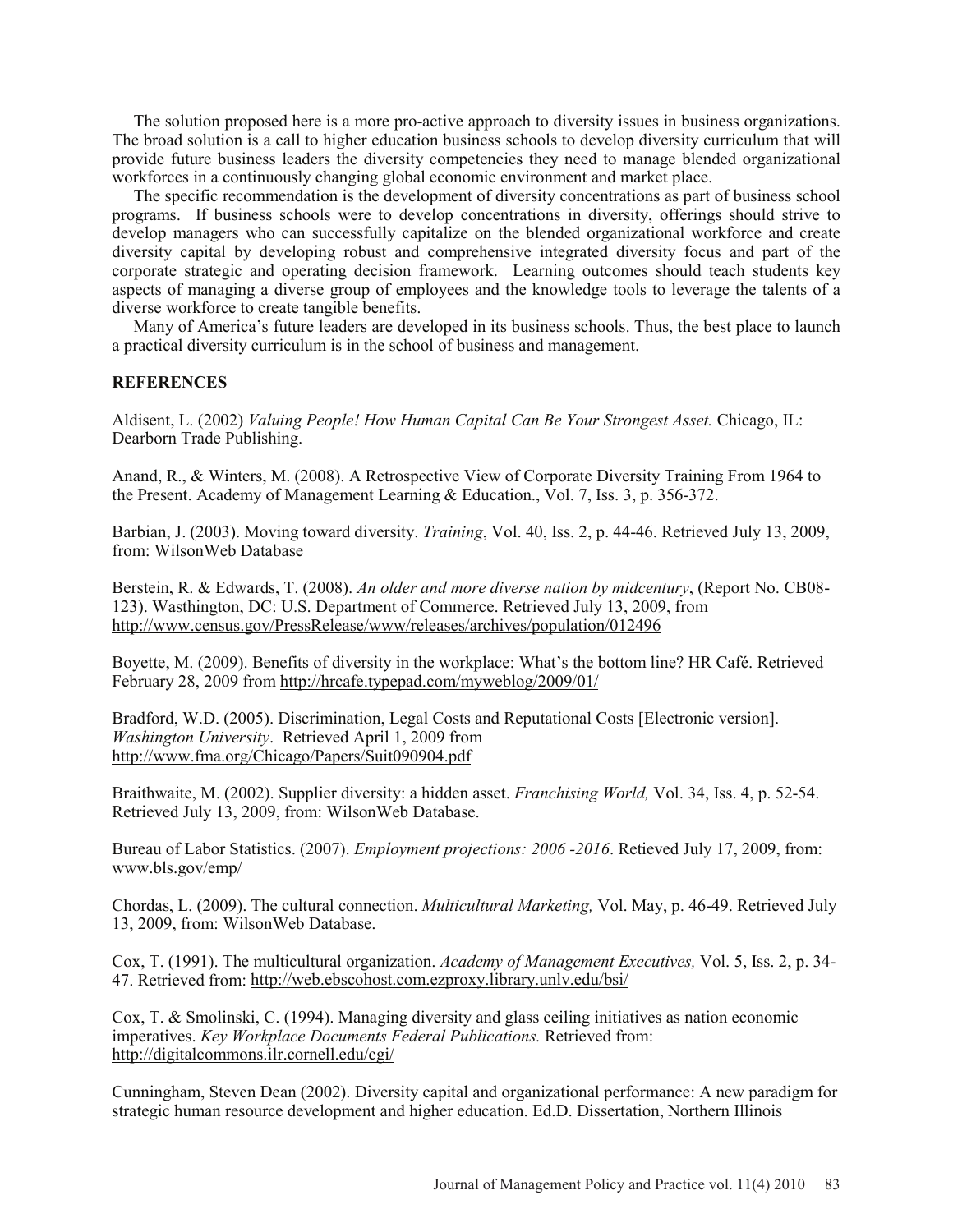University, United States -- Illinois. Retrieved April 8, 2010, from Dissertations & Theses: Full Text. (Publication No. AAT 3073158).

Dobbin, F., Kalev, A. & Kelly, E. (2007) Diversity Management in Corporate America [Electronic version]. *Contexts.* 

Dotson, E. The business case for leadership diversity in health care. Ph.D. dissertation, University of California, Berkeley, United States -- California. Retrieved April 8, 2010, from Dissertations & Theses: Full Text. (Publication No. AAT 3353248).

Ely, R.J. & Thomas, D.A. (2002). Making Differences Matter: A New Paradigm for Managing Diversity [Electronic version]. *HBR On Point*.

Ely, R.J. & Thomas, D.A. (2001). Cultural Diversity at Work: The Effects of Diversity Perspectives on Work Group Processes and Outcomes*, Administrative Science Quarterly*, Vol. 46.

Esty, K., Griffin, R., Hirsch, M. (1997) W*orkplace Diversity*. Avon: Adams Media Corporation. Gardenswartz, L. and A. Rowe (1994). "Dimensions of Diversity," *Diverse Teams at Work.* New York: McGraw-Hill.

Griffin, Ricky W., and Gregory Moorhead. (2007) Organizational Behavior: Managing People and Organizations. Boston: Houghton Mifflin.

Helm, R., Hunt., L. (2009). The Future of Multicultural Diversity Curriculum in Higher Education: How Business Schools Prepare Students to Lead in a Multifaceted Global World, Journal of the World Universities Forum, Vol. 3, Iss. 1.

Hubbard, D.E. (2007). The Business Case for Diversity. The Multicultural Advantage. Retrieved February 28, 2009 from http://www.multiculturaladvantage.com/

Hutchens, J. (2007). Employee Diversity Training Doesn't Work. Time, Retrieved April 1, 2009 from http://www.time.com/time/magazine/article/

Kaplan, R., & Norton, D., (2004). Measuring the Strategic Readiness of Intangible Assets. Harvard Business Review, Boston: MA, Harvard Business School Press. p. 52-60.

Lauber, M. (1998). Studies Show That Diversity in Workplace is Profitable. Villagelife. Retrieved February 28, 2009 from http://www.villagelife.org/news/archives/diversity.html

Leonard, J., Levine, D., & Joshi, A. (2004). Do birds of a feather shop together? Journal of Organizational Behavior, Vol. 25, Iss.11, p. 731-754. Retrieved July 20, 2009, from: www.interscience. wiley.com

Lockwood, N., (2005, June 1). Workplace Diversity: leveraging the power of difference for competitive advantage. HR Magazine, Vol 1. p. 1-3.

Loden, M. & Rosener, J. B. (1991) *Workforce America! Managing employee diversity as a vital resource.* Homewood, IL: Business One Irwin.

Love, A. (2010). Diversity as a strategic advantage. BusinessWeek. Retrieved May 20, 2010 from: http://businessweek.com/print/manageing/content/may2010

MacLearen, C. (2010). Defining Diversity. Human Resources Association of Southern Maine. Retrieved April 10, 2010, from http://hrasm.shrm.org/webmodules/webarticlesnet